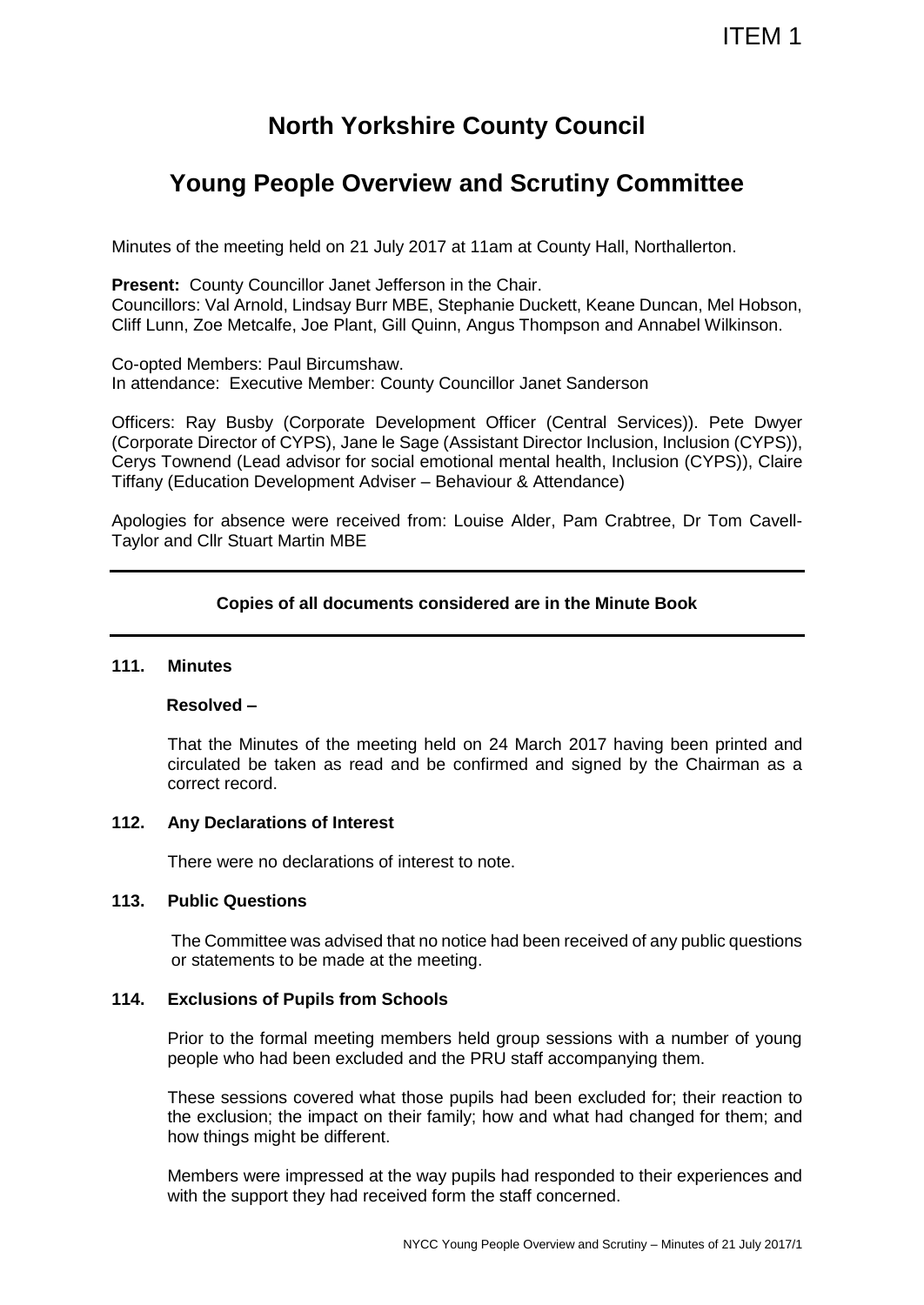Considered –

- a) Report of the Scrutiny Team leader to providing Members with an introduction to the topic of Exclusions of Pupils in North Yorkshire.
- b) A presentation relating to pupil views/parent views and school views of exclusion, LA provision and future plans.

The presentation covered the statutory basis to exclusions and the options that were available to schools, and what could be made different in schools to stop exclusions or to make things better for pupils who might be at risk of exclusion.

The rise in the number of fixed term exclusions in the county was a worrying development - as the NYCC Executive had identified – albeit the increase locally very much reflected a national trend.

Members were struck by the high percentage of pupils excluded for persistent, disruptive behaviour in 2016/17. In this context, members remarked upon the significance of the following evidence:

- There is one primary school (in the west of the county) that is issuing fixed term exclusions at a far higher rate than any other for a higher proportion of pupils
- 62% of all fixed-term exclusions and 52% of all children fixed-term excluded are from 15 schools
- Of the highest excluding secondary schools 5 are Requires Improvement and 3 are Academies

Members liked:

- Compass wellbeing Service as an Innovative project strengthening the mental health and wellbeing of children and young people across NYCC.
- The Thrive approach, which helps manage the emotional development of children, especially vulnerable children with disruptive and troubling behaviour, and that it helps to re-engage them with life and learning. The early results from these interventions were indeed promising.

The committee thanked the young people and support staff for their honest and clear account of their experiences.

After discussion, Members reached the following main conclusions:

- 1. Members agreed that the directorate had demonstrated that the issues raised - for example in the initial engagement session, from parent voice and from the directorates own engagement with young people - were recognised and were being used effectively to improve pupils lives and direct service change and improvement
- 2. Exclusions is clearly a national, regional and local issue highlighted by the figures shown in the performance monitoring report to Executive and by the information presented to the meeting. The directorate was right to afford the issue a high priority.
- 3. From the information presented to it regarding the action being taken, the committee believes the directorate clearly understands the prevalence of exclusions in the county, and some areas in particular, and that priority action is needed